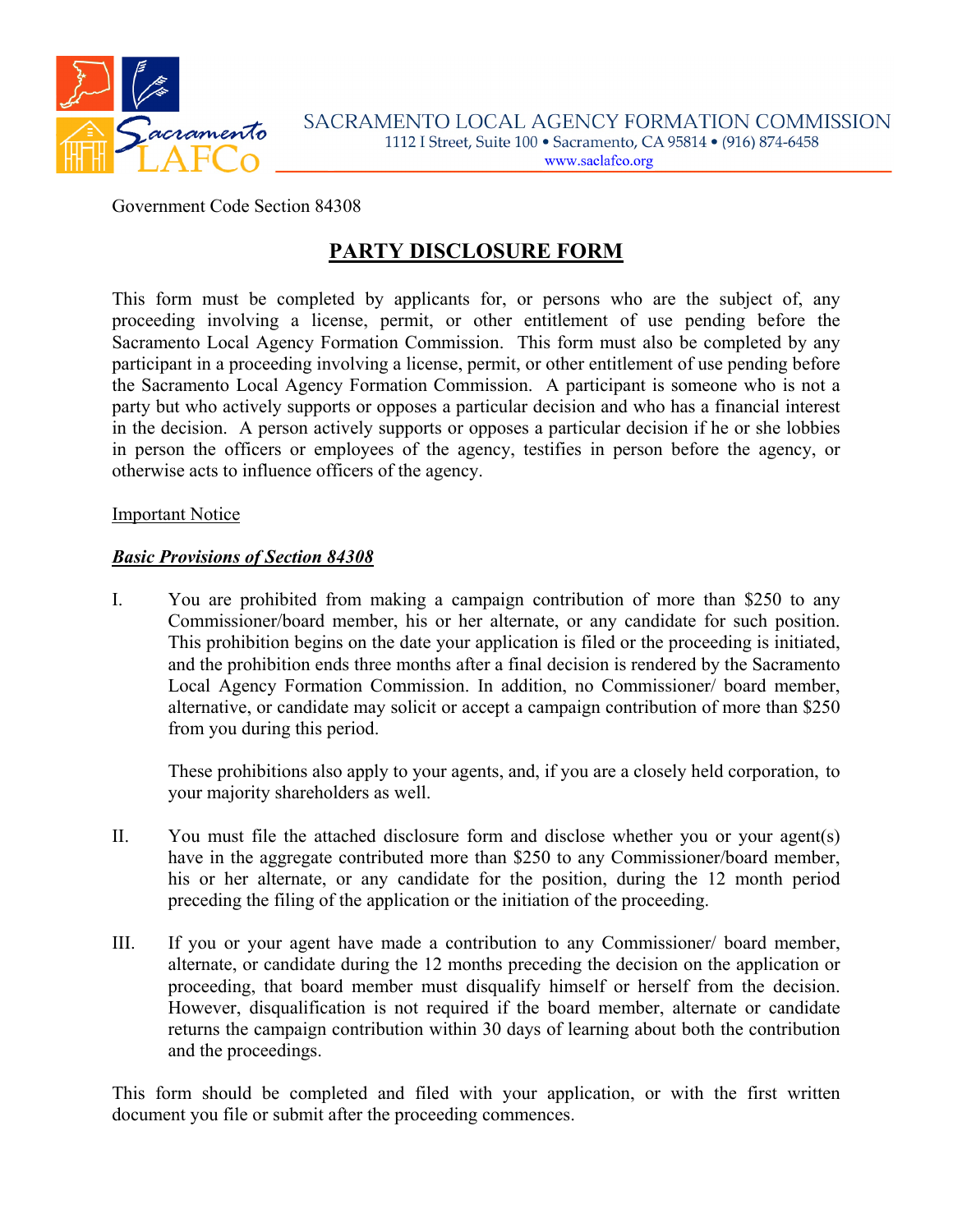1. A proceeding involving "a license, permit, or other entitlement for use" includes all business, professional, trade and land use licenses and permits, and other entitlements for uses, including all entitlements for land use; all contracts (other than competitively bid, labor or personal employment contracts) and all franchises.

 2. Your "agent" is someone who represents you in connection with a proceeding involving a license, permit or other entitlement for use. If an individual acting as an agent is acting in his or her capacity as an employee or member of a law, architectural, engineering, consulting firm, or similar business entity, both the business entity and the individual are "agents."

 3. To determine whether a campaign contribution of more than \$250 has been made to you, campaign contributions made by you within the preceding 12 months must be aggregated with those made by your agent within the preceding 12 months or the period of the agency, whichever is shorter. Campaign contributions made to different commissioners, their alternates, or candidates are not aggregated.

This notice summarizes the major requirements of Government Code Section 84308 of the Political Reform Act and 2 Cal. Adm. Code Sections 18438.1 - 18438.8. For more information, contact Legal Counsel for the Sacramento Local Agency Formation Commission:

> DeeAnne Gillick Nancy Miller SLOAN SAKAI YEUNG & WONG LLP 555 Capitol Mall, Suite 600 Sacramento, California 95814 (916) 285-8800

or:

 The Fair Political Practices Commission 1102 Q Street, Suite 3000 Sacramento, California 95811 (916) 322- 0886 <https://www.fppc.ca.gov/>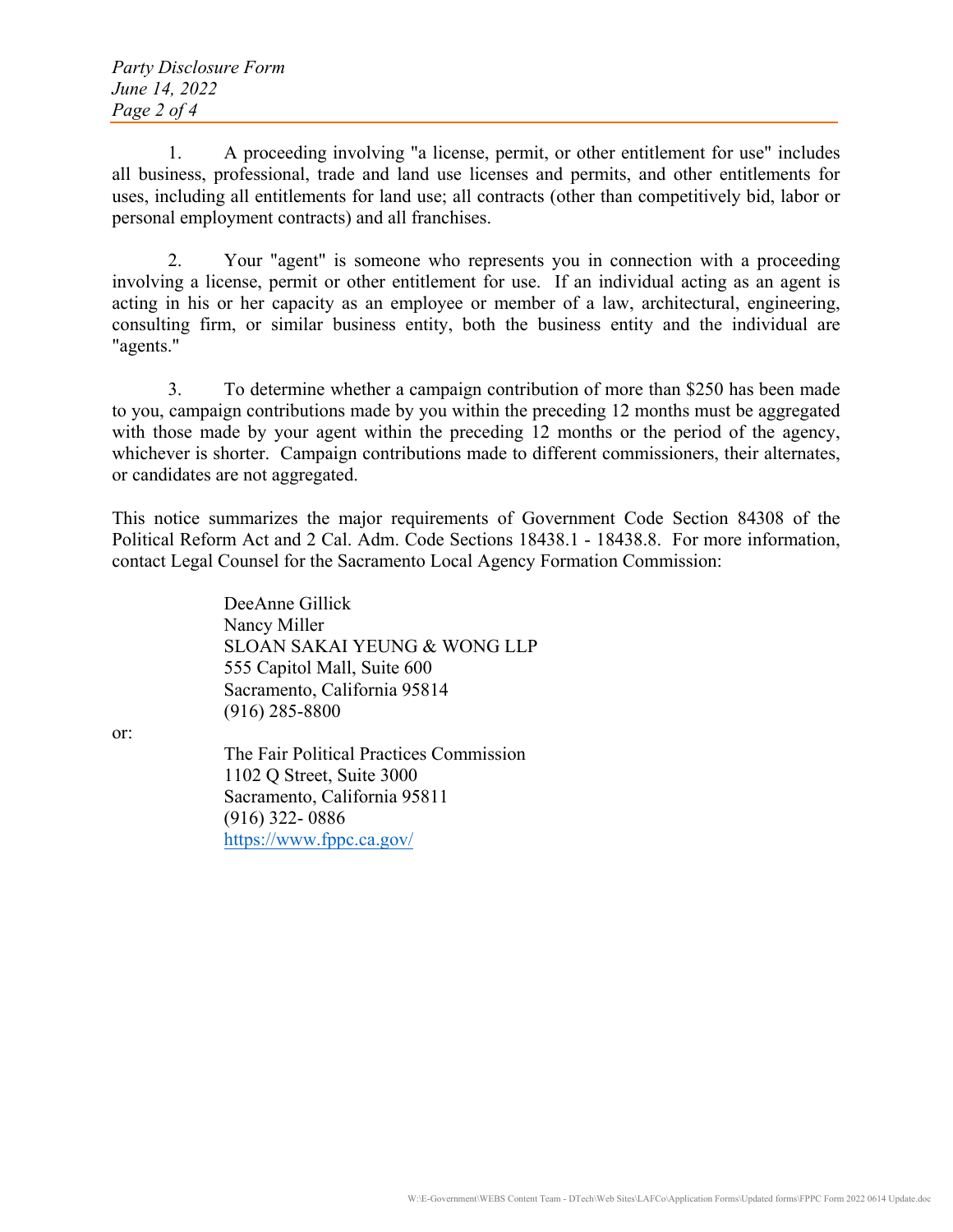| <b>Voting Member</b>             | <b>Alternate Member</b> |
|----------------------------------|-------------------------|
| <b>County of Sacramento</b>      |                         |
| <b>Sue Frost</b>                 | <b>Phil Serna</b>       |
| <b>Rich Desmond</b>              |                         |
| <b>Alternate Cities</b>          |                         |
| Linda Budge                      | Vacant                  |
| <b>City of Sacramento</b>        |                         |
| Sean Loloee                      | Katie Valenzuela        |
| <b>Public Member</b>             |                         |
| <b>Chris Little</b>              | <b>Timothy Murphy</b>   |
| <b>Independent Special Dist.</b> |                         |
| <b>Lindsey Liebig</b>            | <b>Charlea Moore</b>    |
| Gay Jones                        |                         |